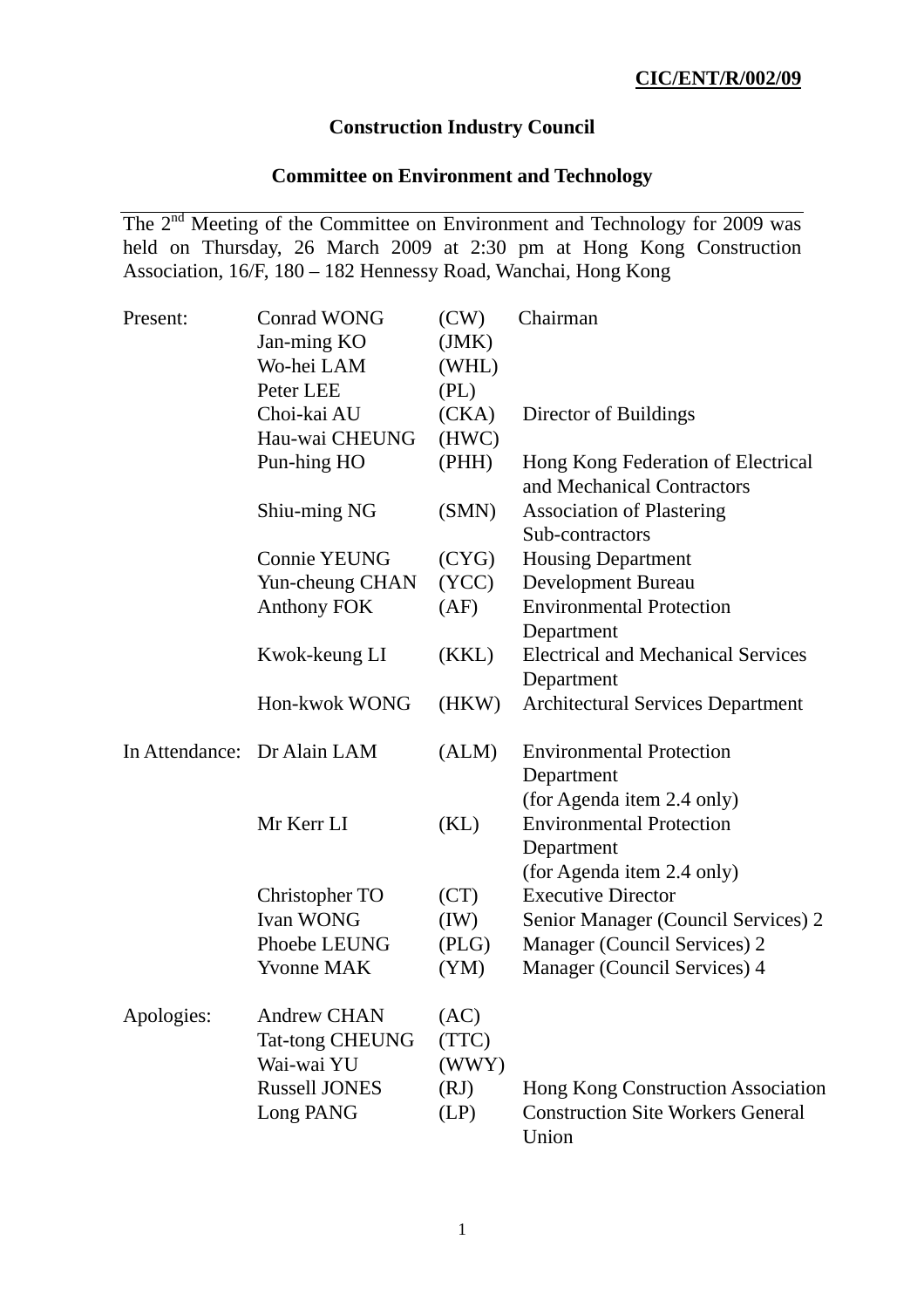## **PROGRESS REPORT**

## *<u>Action</u>*

## 2.1 **Confirmation of the Progress Report of the Previous Meeting**

Members took note of Paper CIC/ENT/R/001/09 and confirmed the progress report of the  $1<sup>st</sup>$  meeting held on Wednesday, 21 January 2009 at Murray Building.

#### 2.2 **Matters Arising from the Previous Meeting**

2.2.1 Suggestions on practical research projects

Progress on the formation of the Task Force on Adhesion Technologies on the External Wall Tiles was discussed under Agenda item 2.7.

2.2.2 Use of construction-related research database

Discussed under Agenda item 2.6.

 2.2.3 Update on Task Force on Construction Standards for Buildings

Discussed under Agenda item 2.8.

 2.2.4 Update on Task Force on Construction Standards for Infrastructures

Discussed under Agenda item 2.9.

## 2.3 **Formation of Hong Kong Green Building Council**

Members took note of the Paper CIC/ENT/P/006/09 and the Memorandum and Articles of Association of the future HKGBC. Recommendation would be put forth for consideration by CIC.

*[ALM and KL joined the meeting for Agenda item 2.4.]* 

# 2.4 **Trip Ticket System for the Management of Construction & Demolition Materials**

Members received a presentation from the Environmental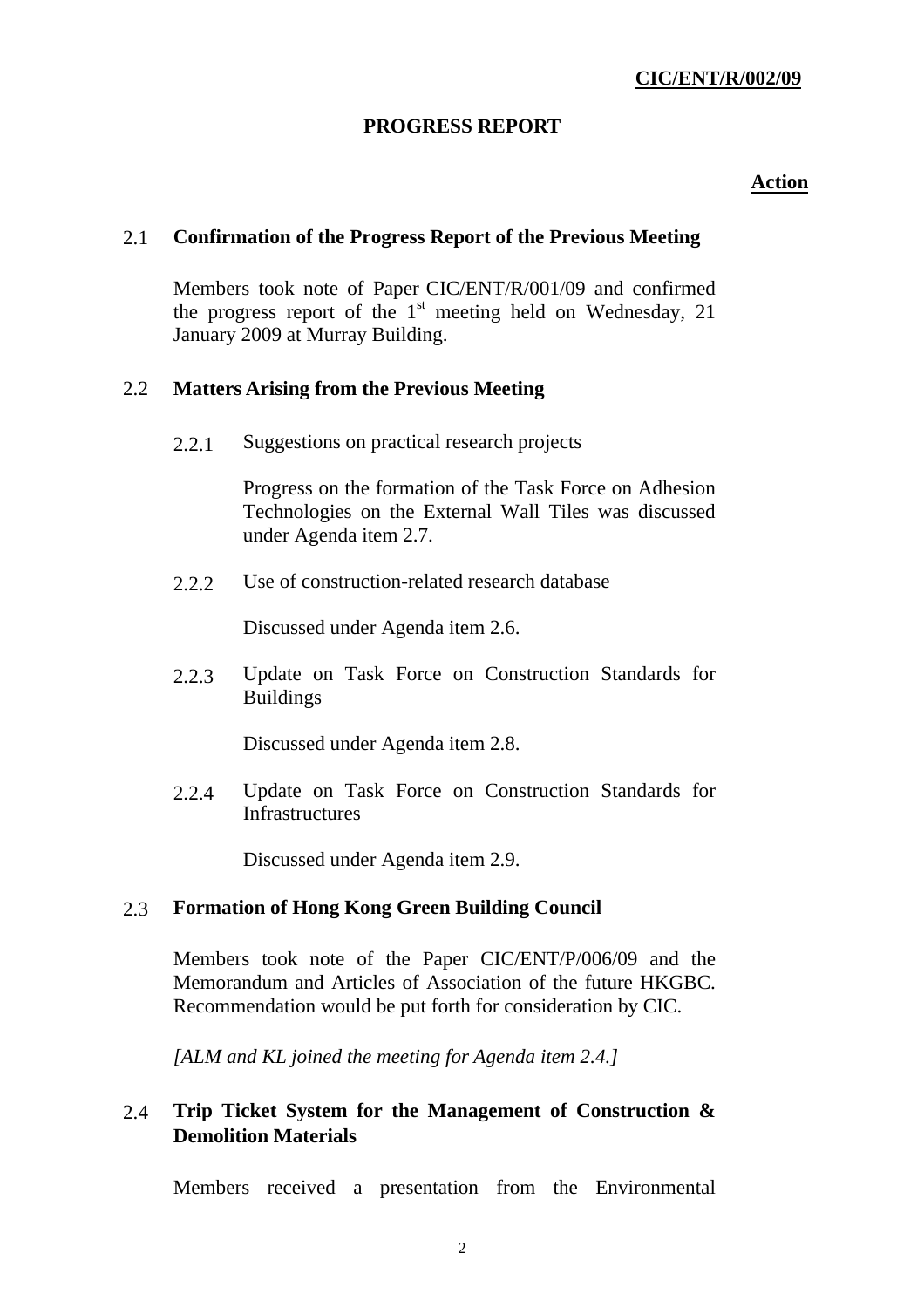#### *<u>Action</u>*

Protection Department (EPD) on promoting the adoption of Trip Ticket System in private sector and took note of the Paper CIC/ENT/P/005/09.

Members noted that the Buildings Department had issued a Practice Note for Authorized Persons and Registered Structural Engineers (PNAP 243) to encourage the use of Trip Ticket System adopted by the Hong Kong Housing Authority and the Works Department and recommend it to private sector projects for implementation. The EPD was suggested approaching the Civil Engineering and Development Department to compile useful statistics for industry reference, which might facilitate the formulation of promotion strategy. The EPD explained that the Administration might not have the relevant statistics with regard to private sector projects. After deliberations, the Secretariat was directed to draft the guidelines on the Trip Ticket System aiming for voluntary adoption by subvented projects and private sector projects. The Committee would further deliberate on the strategies to promulgate the guidelines.

**CIC Secretariat**

*[ALM and KL left the meeting at this juncture.]* 

# 2.5 **Carbon Reduction Charter – Carbon Reduction Activities of CIC**

Members took note of the Paper CIC/ENT/P/007/09. In response to the EPD's invitation, Members approved posting descriptions of the carbon reduction activities implemented by CICTA on the EPD website. Instead of lengthy descriptions, the Secretariat was directed to produce a concise summary for approval by the Committee and onward submission to the EPD.

Members noted a recent consultation in the UK on carbon neutral building that all new non-domestic buildings should be zero carbon from 2019. To ascertain its applicability in Hong Kong, information on the subject would be collected and compiled for further deliberation by the Committee. The subject might possibly be studied by the future Hong Kong Green Building Council.

Members also noted the phasing out of tungsten light bulbs in some European countries and understood that the Electrical and Mechanical Services Department prepared to commission a consultancy study in such area.

**CIC Secretariat**

**CIC Secretariat**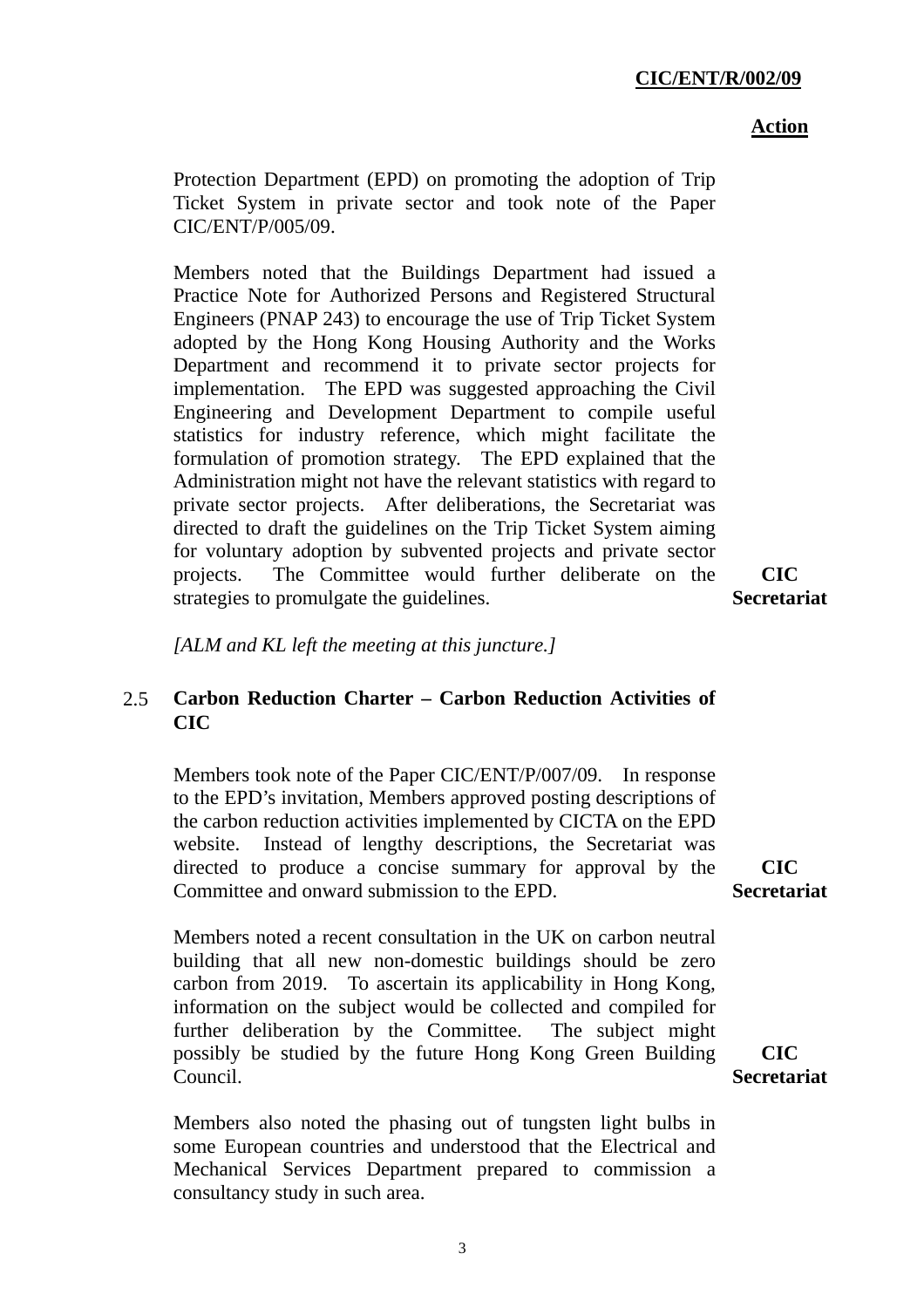# *<u>Action</u>*

# 2.6 **Task Force on Research Activities**

Members took note of the Paper CIC/ENT/P/008/09. Members shared the view that the Task Force on Research Activities should aim to work out mechanisms for supporting and coordinating practical research and development while the use of the construction-related research database would be one of the tools for such purposes. Members also agreed that the Task Force should be allowed to propose its own terms of reference based on the following guiding principles:

- to facilitate the identification of the industry needs;
- to avoid duplication of research efforts;
- to improve communication on research activities; and
- to recommend the strategic role to be played by CIC in supporting construction-related practical research **TF-RA**

# 2.7 **Task Force on Adhesion Technologies for External Wall Tiles**

Members took note of the Paper CIC/ENT/P/009/09 and directed the Secretariat to invite representatives of the Hong Kong Institute of Architects and the Hong Kong Institution of Engineers to join the Task Force. While the scope of the work for the Task Force **Secretariat** should be expanded to include identification of a suitable research institute for the conduct of the study and steering the study process and preparation of a practical guide for the use of the industry, Members agreed that the Task Force should be allowed to propose its own terms of reference for approval by the Committee. As the study on adhesion technology for external wall tiles had been discussed among industry stakeholders for quite some time, Members urged that the study be commenced as early as possible and agreed that the Task Force should set a definite programme for the study.

# 2.8 **Task Force on Construction Standards for Buildings – Summary Report of Task Group on Building Services Works**

Members took note of the Paper CIC/ENT/P/010/09. Members noted from the Task Group on Building Services Works that unification on the adoption of specific type of building services standards across the board was not practical and would not be desirable. Members considered that the Task Force would be invited for deliberation should there be specific concerns on the subject matters brought to the attention of the CIC in future.

**CIC** 

**TF-AT**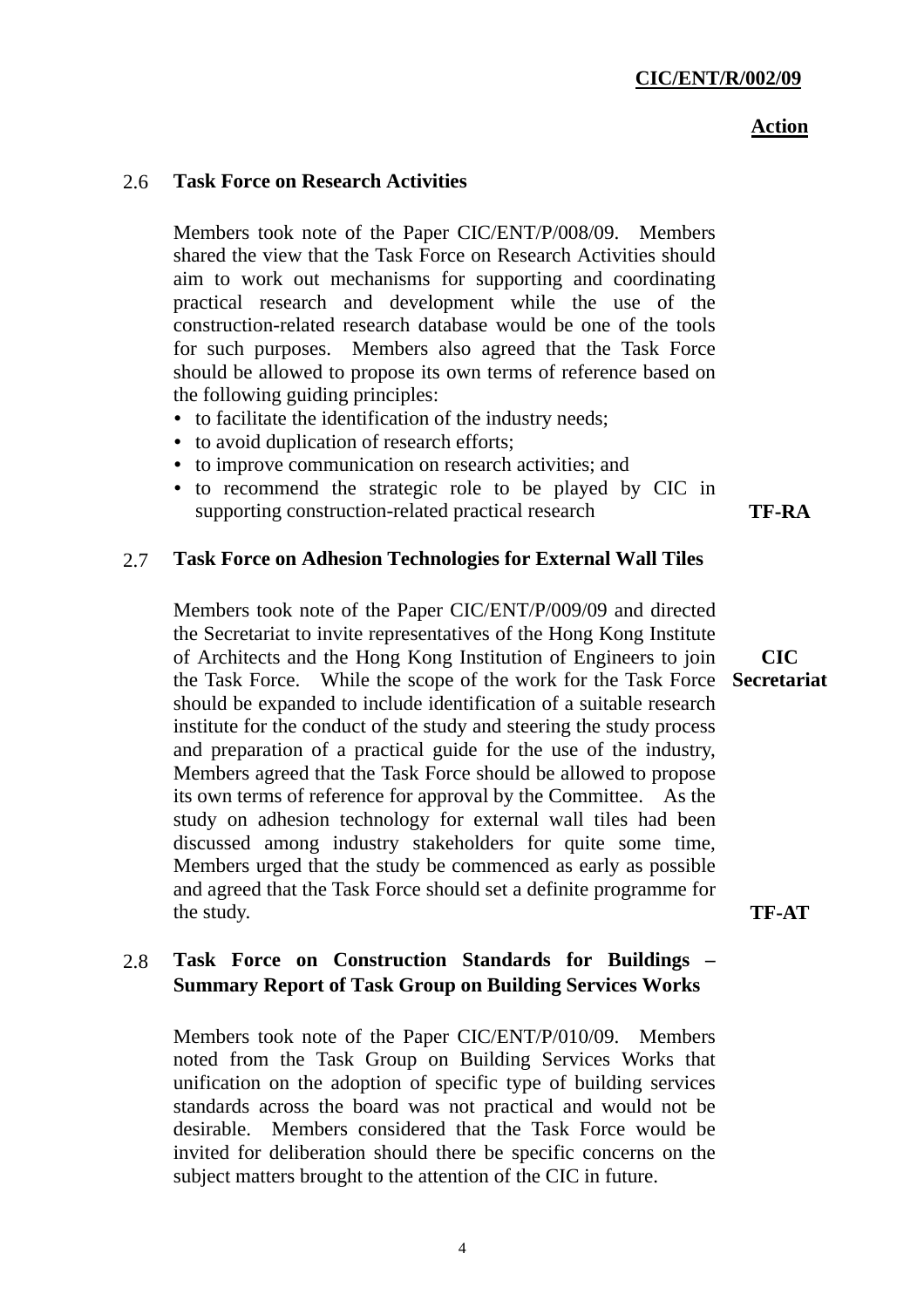#### *<u>Action</u>*

# 2.9 **Task Force on Construction Standards for Infrastructures – Report on the Findings and Recommendations**

Members took note of the Paper CIC/ENT/P/012/09 and approved the submission of the Report from the Task Force on Construction Standards for Infrastructures to CIC.

The intention of forming a network platform to share views on changes to the general specifications and design standards and to coordinate effort was also noted. Other industry stakeholders pertaining to infrastructure projects such as MTRC could be invited to the platform for the project organizations to benefit from a wider knowledge base. Members also exchanged views on the need to institutionalize the platform for ensuring the continuity of such concerted efforts and for keeping CIC informed of the latest issues on construction standards for infrastructures.

## *[CT left the meeting at this juncture.]*

In view of different types of construction standards used in the industry, the Secretariat would, with the assistance of the Chairman of the Task Force, prepare a brief note on pertinent concepts about construction standards for reference by the industry **Secretariat** stakeholders.

**YCC/ CIC** 

## 2.10 **Status Update on Work Plan**

Members took note of the Paper CIC/ENT/P/011/09. For 2009-2010, the Committee planned to identify some worthy industry initiatives and important topics for deliberation.

## 2.11 **Any Other Business**

Mr Yun-cheung CHAN as Government Representative would soon be transferred to another department and complete his services to the Committee. The Chairman proposed a vote of thanks to Mr CHAN for his valuable contributions to the CIC and dedication to the construction industry.

## 2.12 **Proposed Tentative Date of the Next Scheduled Meeting**

27 May 2009 (Wednesday) at 2:30 pm at Hong Kong Construction Association, 16/F, 180 – 182 Hennessy Road, Wanchai, Hong Kong

**All to note**